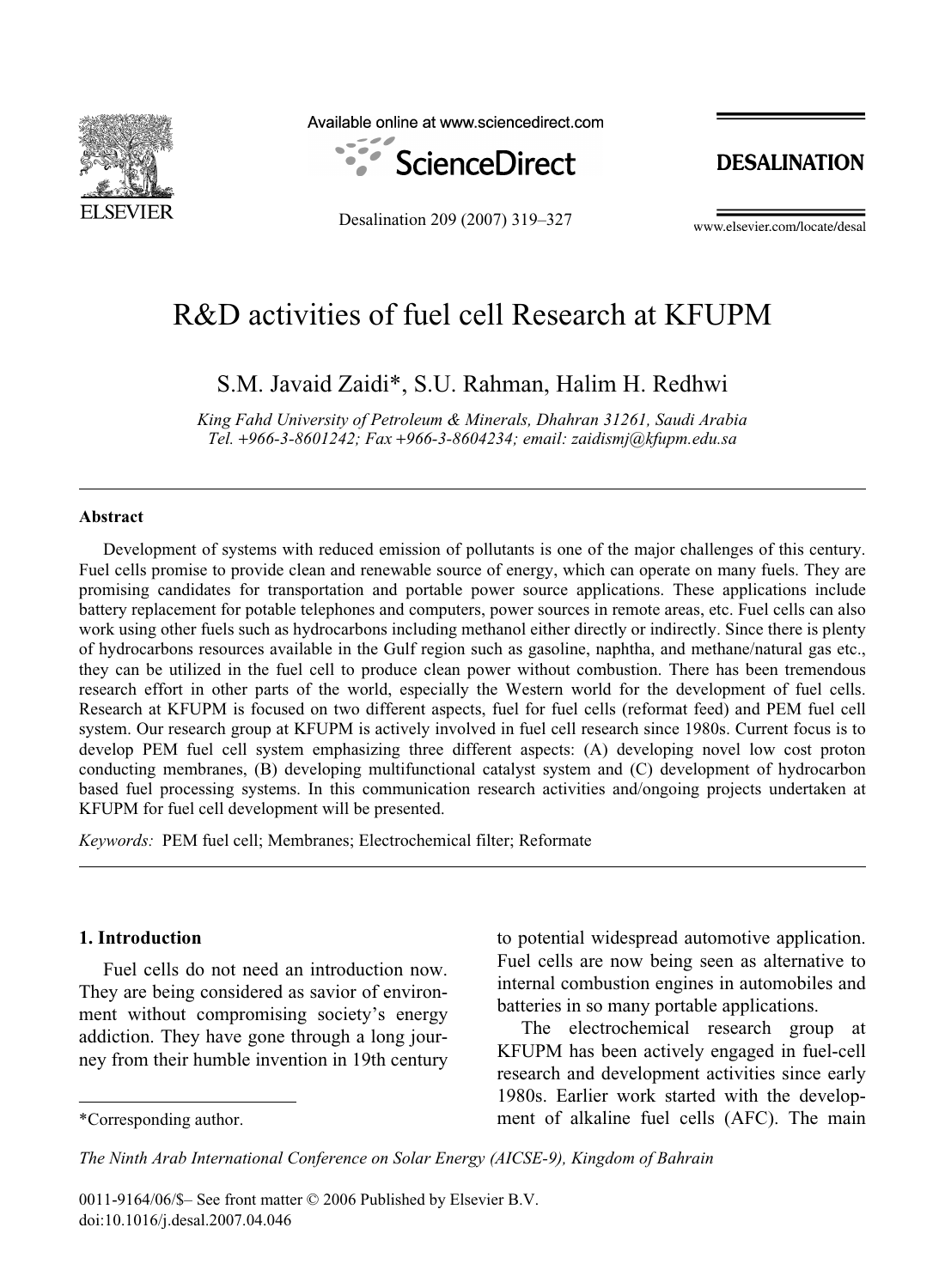contributions were basically in three areas, namely, electrode development [1–3], mathematical modeling of the electrode performance [4,5] and electrode performance testing [6–13]. In the recent years, the focus shifted from AFC to polymer electrolyte membrane fuel cell (PEMFC) and fuel processing system. Low cost membranes operable at relatively higher temperature are much needed. The efforts in this direction exploit the use of less expensive polymers to prepare membranes after their modification and also by blending them with inorganic proton conducting solid materials [14–23]. For direct methanol fuel cells (DMFC) we are working to develop a multifunctional catalyst which will be more efficient in the presence of higher local carbon monoxide concentration.

It has been observed that the practical fuelcell automobile will run on hydrogen produced from fossil fuel because of two reasons: (a) alternative options to produce hydrogen are not commercially developed at this time and (b) there exists an efficient distribution infrastructure for fossil fuel. However the fuel processing for producing hydrogen suitable for fuel cells needs lots of effort. A group at KFUPM is engaged in the development of efficient catalyst to do the job. In addition, the group is also working on the development of low-cost polymer membranes, which is expected to reduce the permeation of methanol, a major problem in the DMFC, in addition to providing high conductance. Also, KFUPM is working on a novel concept of electrochemical carbon monoxide filters to process the output of a catalytic reformer. In this article all of these research and development activities are described.

#### **2. Development of proton conducting membranes**

The direct methanol fuel cell works by oxidizing the liquid methanol to  $CO<sub>2</sub>$  and water. This eliminates the need for an external hydrogen supply. A solid proton conducting membrane, used both as an electrolyte and separator between anode and cathode, is sandwiched between porous carbon structures. The relevant electrode reactions are

| Anode: CH <sub>3</sub> OH + H <sub>2</sub> O $\rightarrow$ CO <sub>2</sub> + 6H <sup>+</sup> + 6e <sup>-</sup> $E^0 = 0.046$ V (I) |      |
|------------------------------------------------------------------------------------------------------------------------------------|------|
| Cathode $3/2O_2 + 6H^+ + 6e^- \rightarrow 3H_2O$ $E^0 = 1.23$ V                                                                    | (II) |

Overall  $CH_3OH + 3/2O_2$   $CO_2 + 2H_2O$   $E^0 = 1.18$  V (III)

The maximum voltage attainable from the overall reaction in the methanol–air fuel cell in is 1.18 V with a theoretical efficiency of 96.5%, but in practice it is not achieved due to the poor electrode kinetics and ohmic losses through the electrolyte [24,25].

Presently, perfluorosulfonic acid membranes, trade named as Nafion produced by Du Pont and Dow companies are widely used as solid polymer electrolyte. The membrane provides ionic communication between the electrodes as well as acts as a separator for the reactants.

Currently there are some obstacles [26,27] which need to be overcome before large scale commercialization of DMFC: (a) low activity and high cost of anode electrocatalyst, the anode reaction has poor electrode kinetics, particularly at lower temperatures, making it highly desirable to identify improved catalysts and to work at as high a temperature as possible; (b) the reduction of oxygen on cathode is also low though the problems are not so serious as with aqueous mineral acid electrolytes; (c) the permeability of the current perfluorosulfonic acid membranes, Nafion to methanol, which allow considerable crossover of methanol from anode region to cathode region. And the last, but not less significant is the high cost of Nafion membrane in the range of US\$ 800-2000/m<sup>2</sup>. The high price of Nafion provides incentive for the development of less expensive proton conducting membranes. A number of studies have